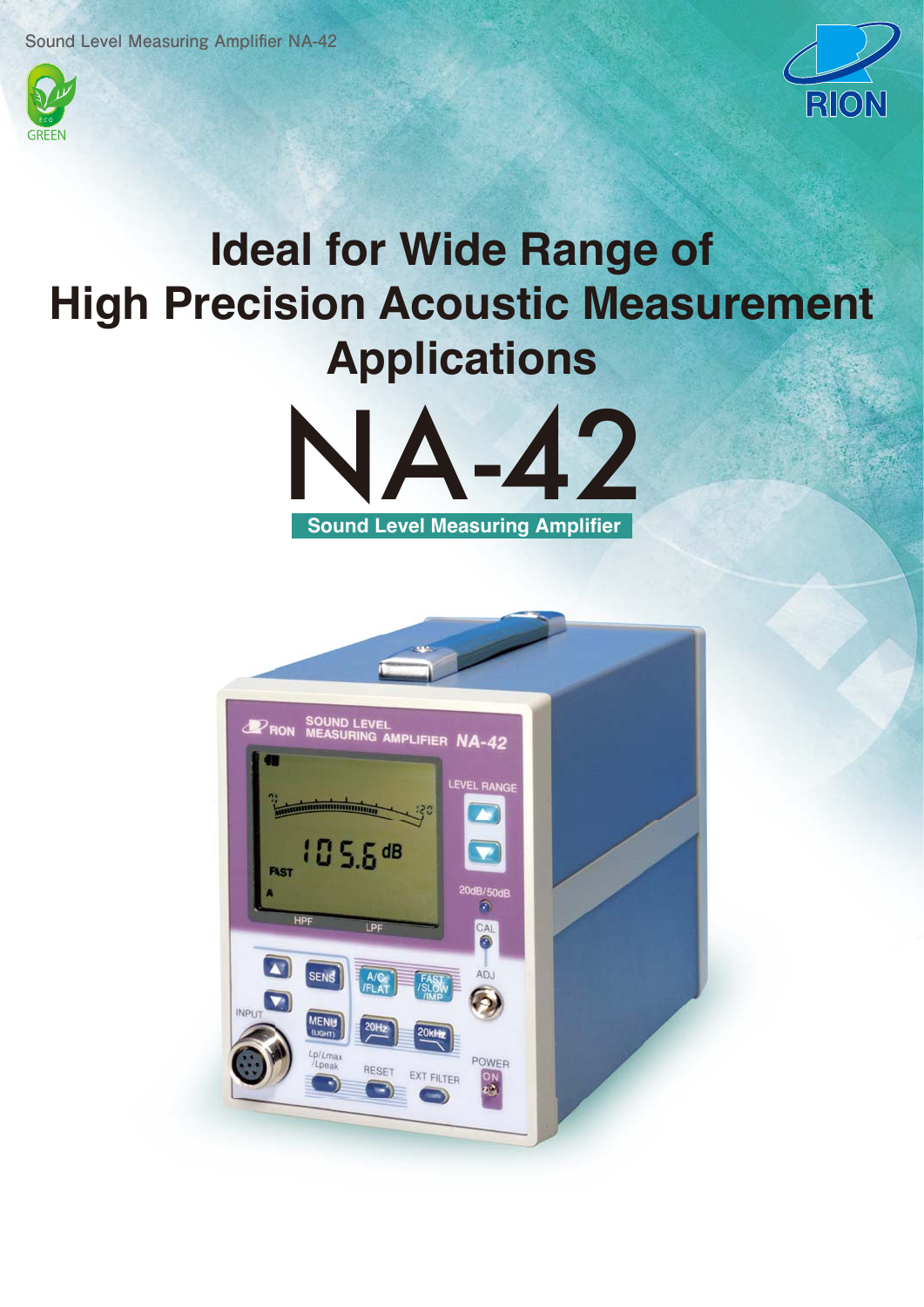# From reliable RION microphone lineup you can select a suitable one.

The NA-42 has three settings for frequency weighting (A, C, Flat) and time weighting (Fast, Slow, Impulse), which covers the requirements of general and environmental acoustic measurements. Measurement mode can be set to sound pressure level, sound level maximum, or peak sound pressure level.



One or two decimal points can be selected for the numeric readout of measurement results. In addition, the large LCD panel shows settings and various other information. Besides AC and DC output, a serial interface and a comparator output are also available. This makes it easy to integrate the unit in a measurement or monitoring system. Thanks to its handy box-shaped design, the unit is easily portable, and power can be supplied either by an AC adapter or from internal batteries. Whether in the lab or in the field, the NA-42 always is

Readout with 2 decimal points



a capable performer.

Rear View

The NA-42 covers a wide frequency and measurement level range and supports many different kinds of microphones. It can be used for precision measurements in diverse areas, including manufacturing and research. Suitable microphones include the low-noise microphones UC-34P and UC-57 and the UC-29 and UC-54 for measurements up to 100 kHz.





**20 dB indication screen 50 dB indication screen**

### **Features**

- ■Wide measurement frequency and level range, plus support for many different microphone types (from low to high sound pressure levels)
- ■High-resolution readout of sound pressure level down to two decimal points
- **Integrated comparator function is convenient for use in measurement and monitoring systems**
- ■Large, easy to read LCD panel with backlight
- Continuous operation up to 14 hours on one set of alkaline batteries (size "C" x 4). Batteries function as power failure backup during AC adapter operation.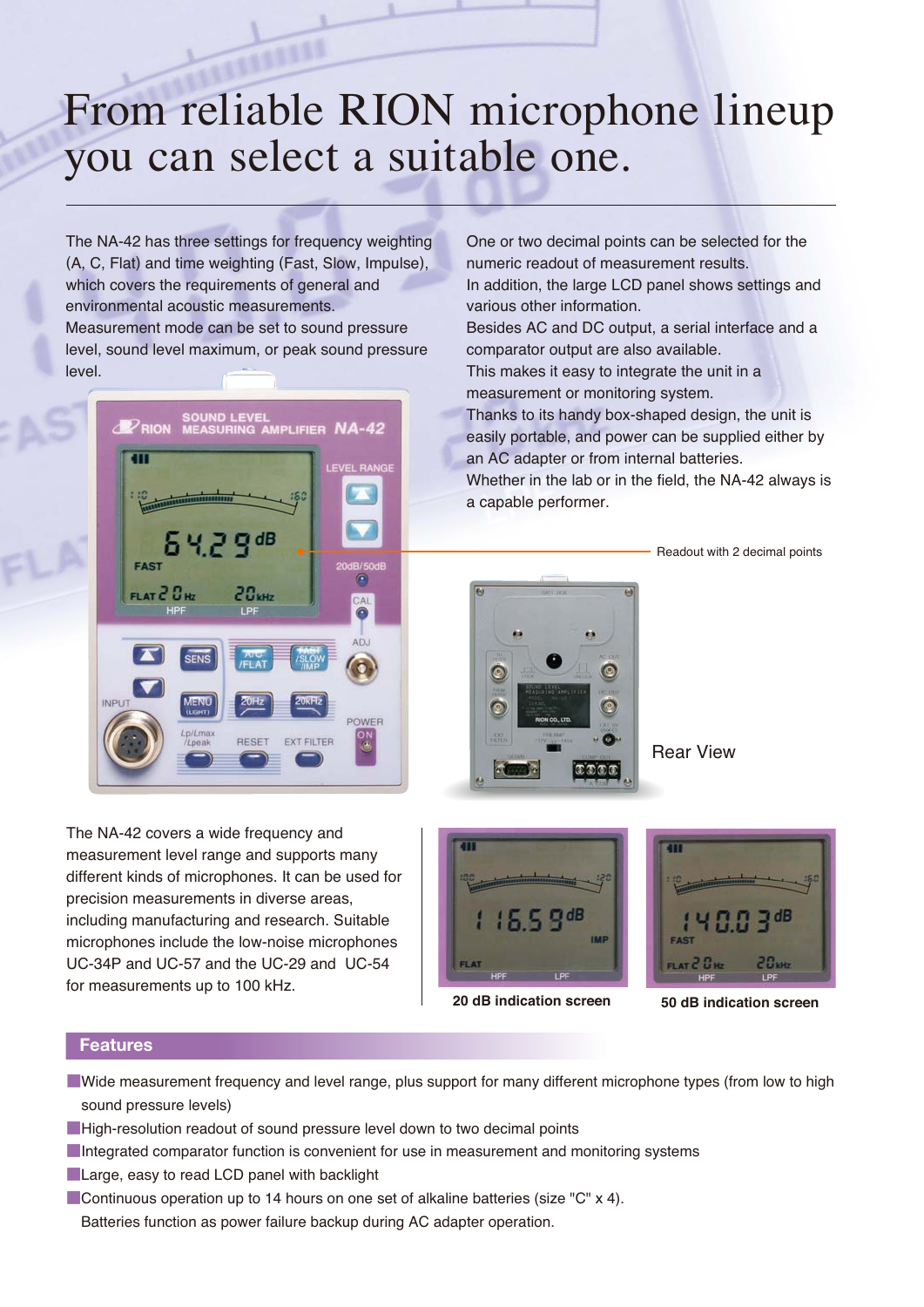

#### **Specifications for various microphone combinations Level range settings**

| Overall range of linear operation measured with A weighting, not including overload margin         |                              |                                |                                                                     |  |
|----------------------------------------------------------------------------------------------------|------------------------------|--------------------------------|---------------------------------------------------------------------|--|
| Model                                                                                              | Range of<br>linear operation | Frequency range                | Suitable purpose                                                    |  |
| <b>UC-59</b>                                                                                       | 28 to 145 dB                 | 10 Hz to 20 kHz                | Precision sound level measurement                                   |  |
| <b>UC-52</b>                                                                                       | 28 to 146 dB                 | 20 Hz to 8 kHz                 | General sound level measurement                                     |  |
| $UC-34P$                                                                                           | 10 to 112 dB                 | 10 Hz to 12.5 kHz              | Ultra low sound level measurement                                   |  |
| $UC-29$                                                                                            | 50 to 164 dB                 | 20 Hz to 100 kHz               | Ultrasonic measurement and<br>high sound pressure level measurement |  |
| $UC-27$                                                                                            | 20 to 145 dB                 | 5 Hz to 12.5 kHz               | Low sound level measurement                                         |  |
| $UC-54$                                                                                            | 51 to 164 dB                 | 20 Hz to 100 kHz <sup>*1</sup> | Ultrasonic measurement and<br>high sound pressure level measurement |  |
| <b>UC-57</b>                                                                                       | 22 to 132 dB                 | 20 Hz to 16 kHz                | Low sound level measurement (up to 16 kHz)                          |  |
| $UC-31$                                                                                            | 34 to 155 dB                 | 10 Hz to 35 kHz                | High sound pressure level measurement                               |  |
| $\forall$ 1.10.00 $\sqrt{5}$ 4.4 under construction and referred to reconstruct with a state strip |                              |                                |                                                                     |  |

\*1 UC-29/54 frequency range refers to microphone without grid.

Settings shown in  $\qquad$  are only available with  $±45$  V preamplifier voltage.

| Condition                                   |                    |                  |     |     |     |     |     |     |     |
|---------------------------------------------|--------------------|------------------|-----|-----|-----|-----|-----|-----|-----|
| Preamplifier gain<br>Microphone sensitivity |                    | Level range (dB) |     |     |     |     |     |     |     |
| 0 dB / 20 dB                                | (dB)               |                  |     |     |     |     |     |     |     |
| 0 dB                                        | $-19.9$ to $-10.0$ | 60               | 70  | 80  | 90  | 100 | 110 | 120 | 130 |
|                                             | $-29.9$ to $-20.0$ | 70               | 80  | 90  | 100 | 110 | 120 | 130 | 140 |
|                                             | $-39.9$ to $-30.0$ | 80               | 90  | 100 | 110 | 120 | 130 | 140 | 150 |
|                                             | $-49.9$ to $-40.0$ | 90               | 100 | 110 | 120 | 130 | 140 | 150 | 160 |
|                                             | $-59.9$ to $-50.0$ | 100              | 110 | 120 | 130 | 140 | 150 | 160 | 170 |
|                                             | $-69.9$ to $-60.0$ | 110              | 120 | 130 | 140 | 150 | 160 | 170 | 180 |
| 20 dB<br>$(UC-34P)$                         | $-19.9$ to $-10.0$ | 40               | 50  | 60  | 70  | 80  | 90  | 100 |     |
|                                             | $-29.9$ to $-20.0$ | 50               | 60  | 70  | 80  | 90  | 100 | 110 |     |